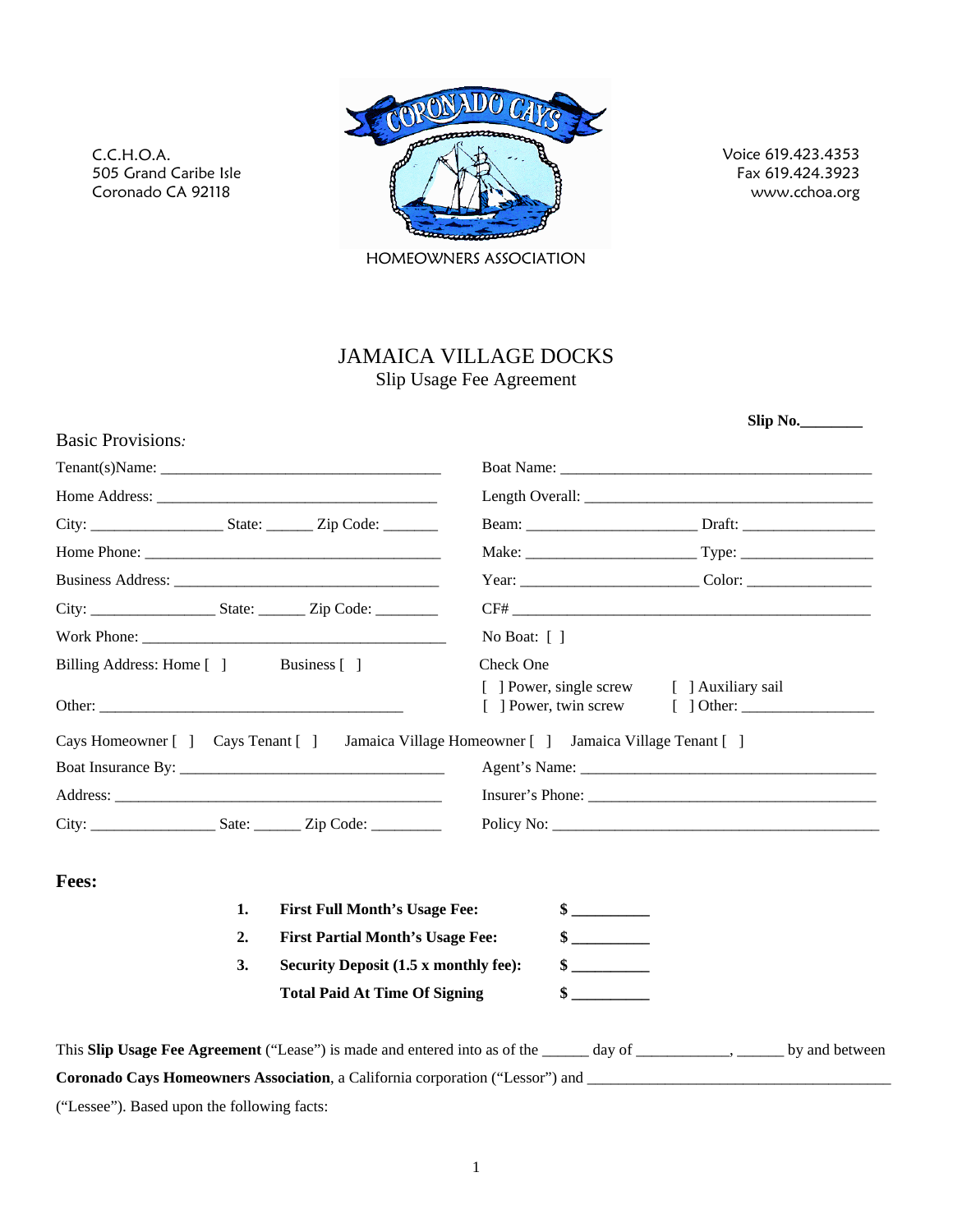# **RECITALS**

- A. Lessor is the owner of a wharfage easement over certain real property located in the County of San Diego, California, and Lessor owns and maintains certain docks and other marina-related equipment, structures and improvements (collectively, "docks") in, over and upon the area of Lessor's wharfage easement.
- B. Before the date of this Lease, a Declaration of Covenants, Conditions and Restrictions and Power of Attorney was recorded in the Office of the County Recorder of San Diego County on August 15, 1969 as File/Page No. 150156, Series 10, Book 1969; a partial recession to thc Declaration was recorded in the same Office on November 25, 1969 as File/Page No. 215649, Series 10, Book 1969 and was re-recorded in the same Office on December 15, 1969 as File/Page No. 227669, Series 10, Book 1969 (collectively, "Declaration").
- C. Lessor desires to lease to Lessee, and Lessee desires to hire from Lessor, a slip for the purpose of Lessee's mooring the boat designated above in the Basic Provisions ("Boat").

NOW, THEREFORE, in consideration of the premises and mutual promises and covenants contained in this Lease, Lessor and Lessee hereby agree as follows:

- 1. Premises. Lessor hereby leases to Lessee, and Lessee hereby hires from Lessor, that certain premises known as the Slip Number designated above in the Basic Provisions, which Slip is a portion of that certain wharfage designated above in the Basic Provisions, which, with respect to Jamaica Wharfage is located in that certain Dock and Wharfage Reservation Area described as Lots 90-A and 90-B of Coronado Cays Two, according to Map No. 6181 filed in the Office of the County Recorder of San Diego County, California ("Premises"). The Premises are adjacent to the docks. In connection with Lessee's use of the Premises, Lessee shall be entitled to use the dock box located on the docks and bearing the same number as the Slip Number of the Premises.
- 2. Term. The Term of this Lease shall be indefinitely, commencing on the date first above written ("Commencement Date").
- 3. Usage Fee.
	- (a) Lessee shall pay Usage Fee to Lessor without prior notice, prior demand, deduction, set-off, counterclaim or offset during the Term. Usage Fee shall be payable in lawful money of the United State in advance on the first day of each calendar month during the Term in equal monthly installment in the amount of \$ Except that Usage Fee for any initial partial calendar month and the last calendar month of the Term shall be paid on the Commencement Date. Usage Fee for any partial calendar months during the Term shall be prorated on the basis, which the number of days of the Term during such partial month bears to thirty (30).
	- (b) Usage Fees are based on the length of the Boat and may be adjusted annual from time to time
	- (c) Lessee hereby acknowledges that late payment by Lessee to Lessor of Usage Fee or any other sum due under this Lease will cause Lessor to incur costs and expenses not contemplated by the Lessee, the exact amount of which costs and expenses are extremely difficult and impractical to ascertain. Such costs and expenses include, but are not limited to, processing and accounting charges and late charges that may be imposed on Lessor under the terms of any note or other obligation secured by a deed of trust or other security instrument covering the wharfage. Therefore, if Lessee fails to pay any monthly installment of Usage Fee or any other sums under this Lease within ten (10) days after the date due, a late charge equal to fifteen percent (15%) of the monthly installment of Usage Fee or other sum shall be assessed to reimburse Lessor for such costs and expenses. Lessor and Lessee agree that this late charge represents a fair and reasonable estimate of the costs and expenses that Lessor will incur by reason of a late payment by Lessee.
- 4. Use. Lessee shall use the Premises as a boat slip for mooring the Boat and for no other use or purpose. Lessees mooring the Boat shall include storing the Boat. Notwithstanding the foregoing, if Lessee wishes to use the Premises to moor a boat other than the Boat, Lessee may do so upon not less than fourteen (14) days prior written notice to Lessor, provided, however, (a) such other boat shall not exceed feet ') in length, (b) the beam of such other boat shall not exceed feet (compose of the purpose of the other provisions of this Lease, "Boat" shall include such field other boat.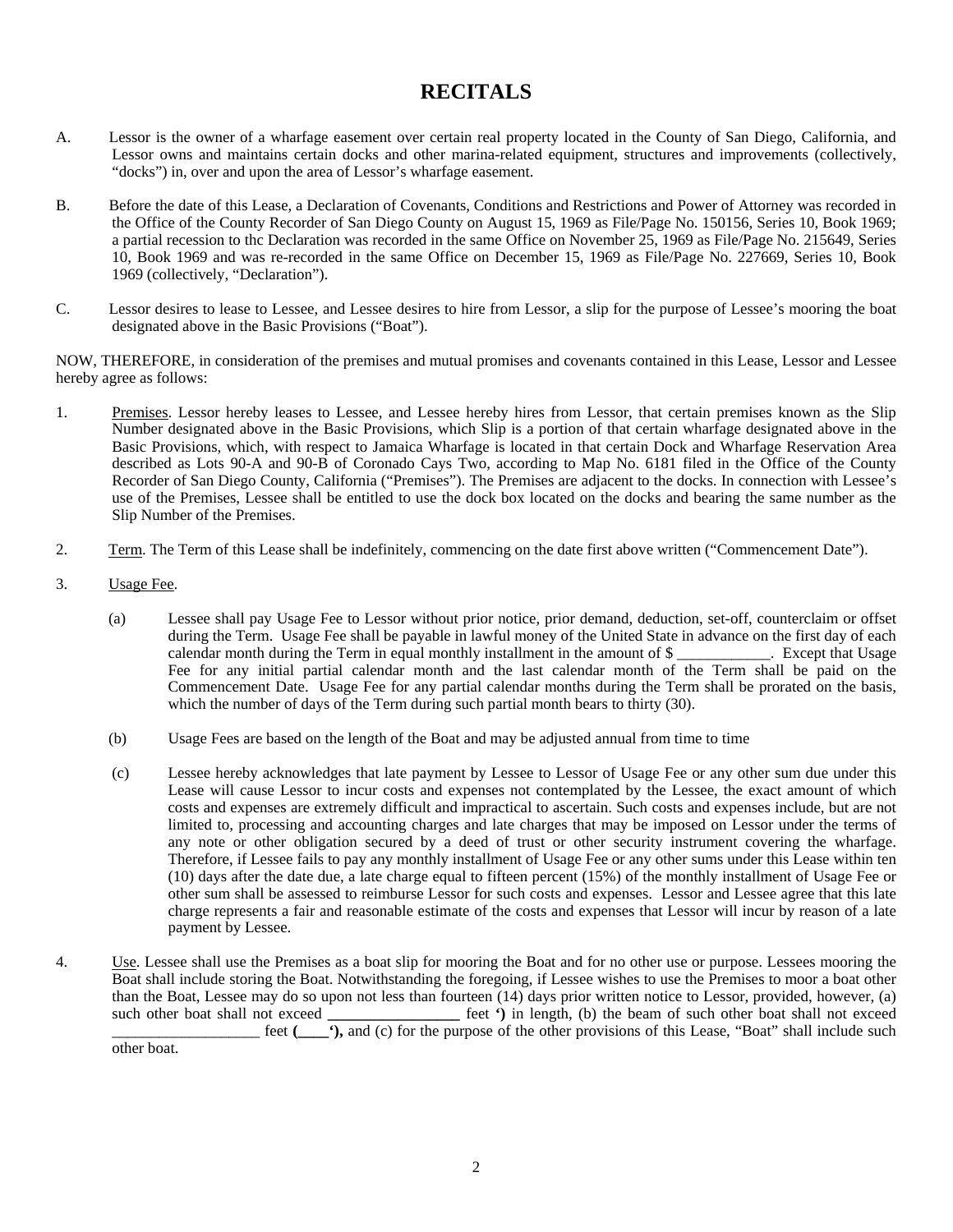#### 5. Maintenance and Utilities

- (a) Lessor shall, at Lessor's cost and expense, furnish electricity and water to the Premises. Lessee shall, at Lessee's cost and expense, maintain the Premises and the dock box Lessee is entitled to use. Lessor shall, at Lessor's cost and expense, maintain the docks.
- (b) Upon signing this Lease, Lessee shall deposit 1.5 times monthly lease of \$\_\_\_\_\_\_ or \$100.00 which ever is more with Lessor as security to cover the cost of maintaining, repairing and replacing the dock box Lessee is entitled to use. This security deposit shall not constitute payment of the last month's Usage Fee. If on the expiration of the Term the dock box is in good condition and repair, reasonable wear and tear excepted, then the security deposit, without interest, shall be returned to Lessee, less the cost to repair any damage to the dock box, reasonable wear and tear excepted. Lessor shall have the right to, but need not, apply the security deposit to the cost of any repair to the dock box in the making of which Lessee is in default under this Lease, and it Lessor so applies the security deposit, Lessee shall, upon demand, immediately deposit with Lessor an amount of cash equal to the amount so applied so that Lessee shall at all times have a deposit with Lessor as security.
- 6. Rules and Regulations: The Rules and Regulations attached as Exhibit "A" are by this reference made a part of this Lease, Lessee shall observe, obey and comply with such Rules and Regulations, as they may be amended by Lessor from time to time.

#### **7.** Indemnity, Waiver and Insurance.

- (a) Lessee shall indemnify, defend, protect and hold Lessor harmless from and against any and all liens, claims, demands, actions, causes of action, obligations, penalties, charges, liabilities, damages, losses, costs or expenses (including reasonable attorneys' fees) arising from, out of or in connection with (i) Lessee's use of the Premises, the Boat or the docks, (ii) any default or breach on the part of Lessee in the performance of any obligation to be performed by Lessee under this Lease, (iii) any violation of or non-compliance with any governmental or insurance requirement applicable to Lessee, or (iv) any act or omission of Lessee or of any person on the Premises, the Boat or the docks by permission or invitation of Lessee.
- (b) All property kept, maintained or stored on the Boat or in Lessee's dock box on the docks (if any) shall be so kept, stored or maintained at the sole risk of Lessee. Except in the case and to the extent of Lessor's gross negligence or willful misconduct, Lessee hereby waives any and all claims against Lessor for damages to persons or property sustained by Lessee or by any other person resulting from any occurrence on the docks or on the Boat, or by reason of any equipment located in or on the Boat becoming out of repair, or through the act or omission of any person present on the docks (whether or not such person leases a slip from lessor), or by reason of any interruption in the service of any utility or any failure of or defect in any water or electric line, circuit or facility or any other type of improvement on the docks or service furnished to Lessee.
- (c) Lessee shall, at Lessee's sole cost and expense, obtain and maintain in full force and effect a policy of comprehensive general liability insurance insuring against liability for bodily and personal injury to or death of persons and loss of or damage to property occurring in or on the Boat or occurring in connection with Lessee's use of the Premises and the docks. Such liability insurance shall (i) be in an amount not less than \$500,000.00 combined single limit for bodily and personal injury and property damage and \$800,000.00 for spills, (ii) name Lessor as an additional insured, (iii) be issued by an insurance company reasonable acceptable to Lessor, (iv) include so-called Hull and Protection insurance, and (v) not be subject to cancellation except upon not less than ten (10) days prior written notice to Lessor. Upon signing and entering into this Lease, Lessee shall deposit with Lessor a duly executed certificate of insurance evidencing the insurance coverage required under this Section 7(c).
- 8. Assignment and Subletting: In the event of a sale or other conveyance of Lessee's ownership interest in the Boat, then upon the closing of such sale or other conveyance, the purchaser or other transferee of the Boat shall not be entitled to use the Premises.
- 9. Remedies.
	- (a) In the event Lessee fails to pay Usage Fee or to perform any of Lessee's other obligations under this Lease, or any part of this Lease, when due or called for under this Lease, Lessee shall be in default. Lessee shall have a period of ten (10) days after service of written notice by Lessor specifying the nature of Lessee's default within which to cure such default, provided that if the nature of a non-monetary default is such that it cannot be fully cured within said ten (10) day period, Lessee shall have such additional time as may be reasonably necessary to cure such default so long as Lessee proceeds promptly after service of Lessor's notice and proceeds diligently at all times to complete said cure. Lessee agrees that a notice served in accordance with the provisions of California Code of Civil Procedure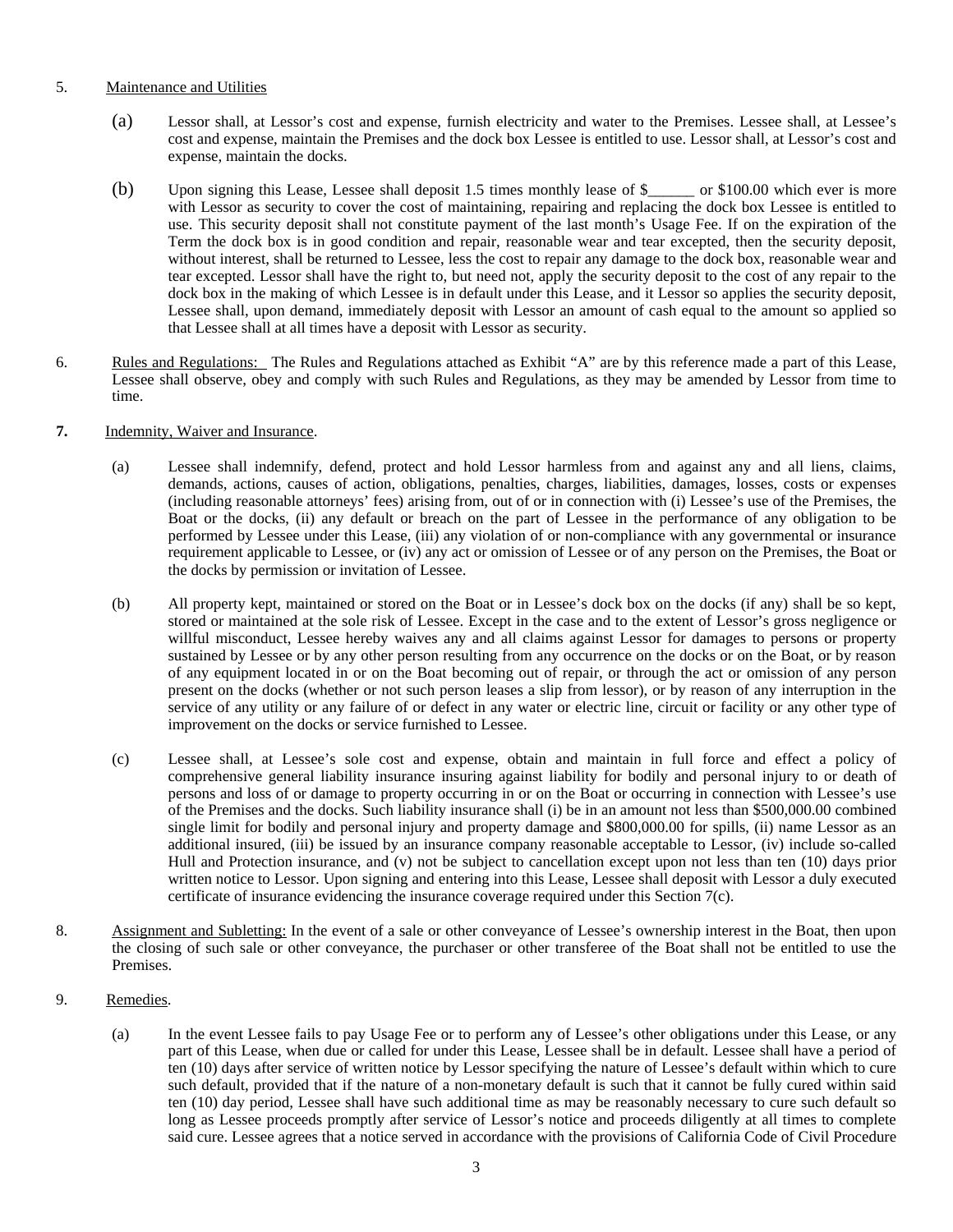Section 1161, as it may from time to time be amended, will constitute compliance with the notice requirement of this Paragraph. If Lessee fails to cure any such default in a timely manner, Lessee shall be in breach of this Lease and Lessor with or without further notice or demand of any kind may, at its option:

- (i) Terminate Lessee's right to possession of the Premises because of such breach and recover from Lessee all damages allowed under Section 1951.2 of the California Civil Code, including, with limitation, the worth at the time of the award of the amount by which the unpaid Usage Fee for the balance of Term after the time of the award exceeds the amount of such Usage Fee loss for the same period that Lessee proves could be reasonably avoided; or
- (ii) Not terminate Lessee's right to possession because of such breach, but continue this Lease in full force and effect; and in that event
	- (A) Lessor may enforce all rights and remedies under this Lease and under the provisions of Section 1951.4 of the California Civil Code, including the right to recover the Usage Fee and all other amounts due under this Lease as such Usage Fee and other amounts become due under this Lease; and (B) Lessee may, with Lessor's prior written consent, which Lessor shall not unreasonably withhold, assign Lessee's interest in this Lease to the fee owner of a lot in Coronado Cays other than Lessee's Lot.
- (b) To secure Lessee's performance of Lessee's obligations under this Lease, Lessee hereby grants to Lessor a security interest in the Boat and any and all personal property of Lessee located in or on the Boat from time to time, including, but not limited to, all furniture, fixtures and equipment and all replacements, accessions and proceeds of such personal property (collectively, "Collateral"). Upon Lessee's breach of this Lease, in addition to all other remedies then available to Lessor (including the remedies under Section 9(a)), Lessor shall have the rights and remedies of a "secured party" in the event of a default of a "debtor" under Division 9 of the California Commercial Code (as it may be amended or revised from time to time), including, but not limited to, the right to take possession of the Collateral (or any item or portion thereof) and dispose of it by public or private sale or retain it in satisfaction of the obligation of which Lessee is in breach. Upon the request of Lessor, Lessee hereby agrees to sign and enter into any and all such further agreements, documents or instruments necessary or proper to perfect the security interest granted to Lessor under this Section 9(b).
- 10. Notices. Any notice required or permitted to be sent under this Lease may be delivered personally or may be sent by certified or registered first-class United States mail, postage prepaid, return receipt requested, addressed as follows:

If to Lessor: Coronado Cays Homeowners Association If to Lessee: 505 Grand Caribe Isle Coronado, California 92l18 \_\_\_\_\_\_\_\_\_\_\_\_\_\_\_\_\_\_\_\_\_\_\_\_\_\_\_\_\_\_\_\_\_\_\_\_\_

Any notice delivered personally shall be conclusively deemed served upon such personal delivery, any notice sent by mail shall be conclusively deemed served on the date the return receipt is signed or forty-eight (48) hours after mailing, whichever is earlier.

- 11. Right to Terminate. Either party, provided such party is not in default, may terminate this Lease without fault upon thirty (30) days prior written notice to the other party.
- 12. Condition of Premises Upon Expiration or Termination. Upon the expiration or earlier termination of this Lease, Lessee shall remove the Boat and surrender the Premises in good condition, with the Premises and adjacent portions of the docks as clean and sanitary as upon the Commencement Date, reasonable wear and tear excepted. In the event Lessee fails so to remove the Boat, Lessor may, at Lessee's sole cost and expense, remove the Boat from the Premises and cause the Boat to be stored.
- 13. General Provisions.
	- (a) By signing and entering into this Lease, Lessee hereby confirms the accuracy of the information set forth above in the Basic Provisions. By this reference, the Basic Provisions are hereby made a part of this Lease.
	- (b) This Lease is subject to the terms and conditions of the Declaration of the Coronado Cays, as it may be amended from time to time.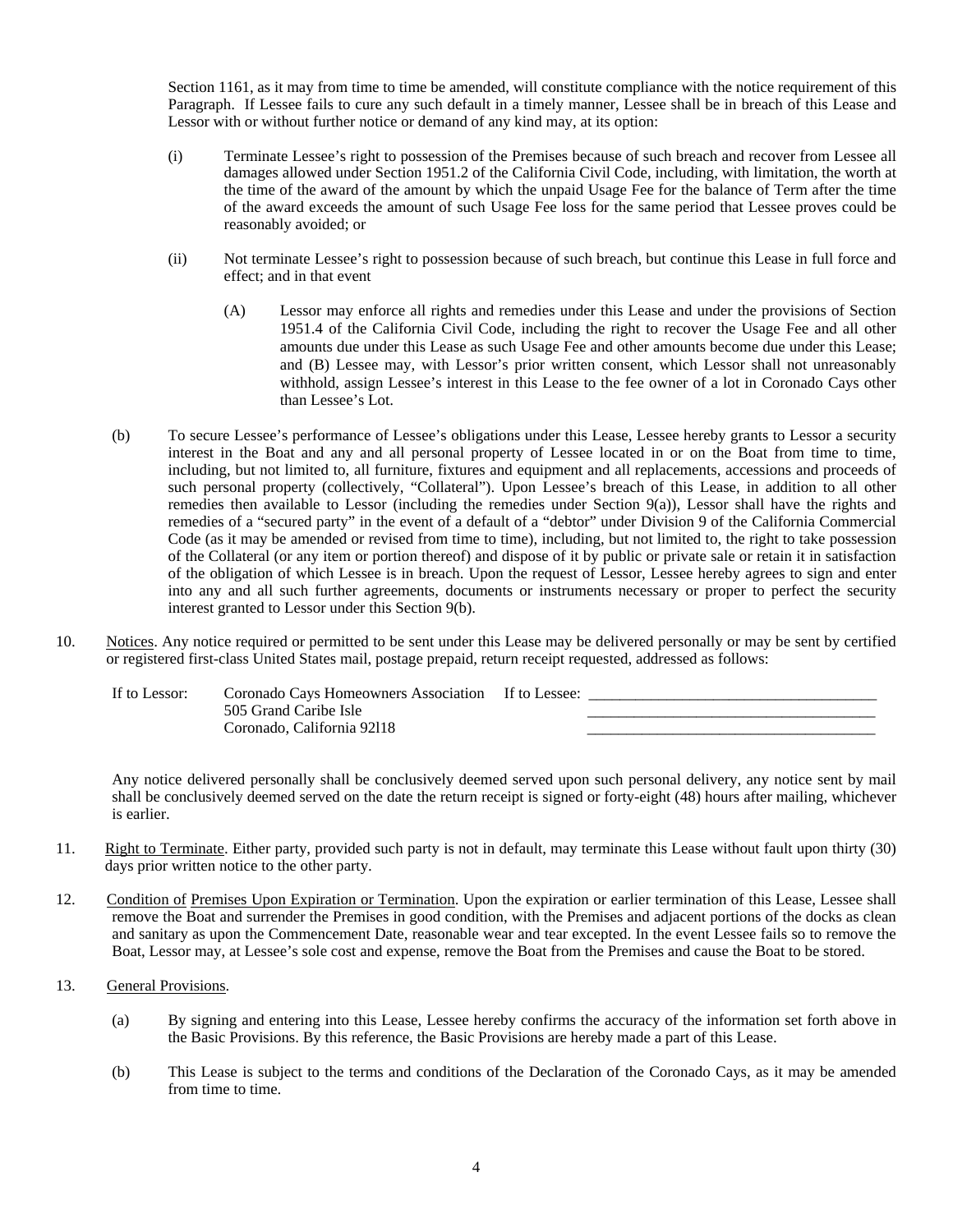- (c) This Lease constitutes the entire agreement of the parties relating to the subject matter hereof and merges any and all prior negotiations and agreement between the parties. This Lease may not be amended or modified except in writing signed by the parties.
- (d) The waiver by either party of a default, breach or violation of any provision of this Lease shall not operate or be construed as a waiver of any subsequent or other default, breach or violation of such provision or other provision of this Lease. No provision of this Lease may be waived, except in writing signed by the party sought to be bound such waiver.
- (e) If any one or more of the provisions of this Lease is held by a court of competent jurisdiction to be invalid, illegal, or unenforceable in any respect, the validity, legality, and enforceability of the remaining provisions of this Lease shall not be affected or impaired in any way.
- (f) The captions by which the Sections of this Lease are identified are for convenience of reference only, and shall in no way define, limit, affect or be used to interpret the provisions of this Lease.
- (g) *Lessee hereby accepts the Premises on the Commencement Date in their then condition, "AS IS". Lessee hereby acknowledges and understands that Lessor makes no warranty or representation with respect to the nature, suitability or physical condition of the Premises or the physical improvements comprising the docks, including, but not limited to, floats, slips, walkways, gangways, ramps, mooring gear, dock boxes, electrical outlets, plumbing, equipment or other premises in Lessor's wharfage easement*
- (h) If either party files any action or brings any proceeding against the other party arising out of or to enforce this Lease or for the declaration of any rights under this Lease, the prevailing party in such action or proceeding shall be entitled to recover from the other party all costs and expenses, including reasonable attorneys' fees, incurred by the prevailing party as determined by the court.
- (i) This Lease shall be governed by and construed in accordance with the laws of the State of California.
- (j) During the Term of this Lease, Lessor reserves the right, if necessary, to reassign Lessee to another slip location within the same wharfage without Lessee's approval.

IN **WITNESS WHEREOF,** Lessor and Lessee hereby sign and enter into this Lease as of the date first above written.

LESSOR: LESSEE:

Coronado Cays Homeowners Association \_\_\_\_\_\_\_\_\_\_\_\_\_\_\_\_\_\_\_\_\_\_\_\_\_\_\_\_\_\_\_\_\_\_\_\_\_\_

 $\rm\,By$ 

Title <u>matrice</u>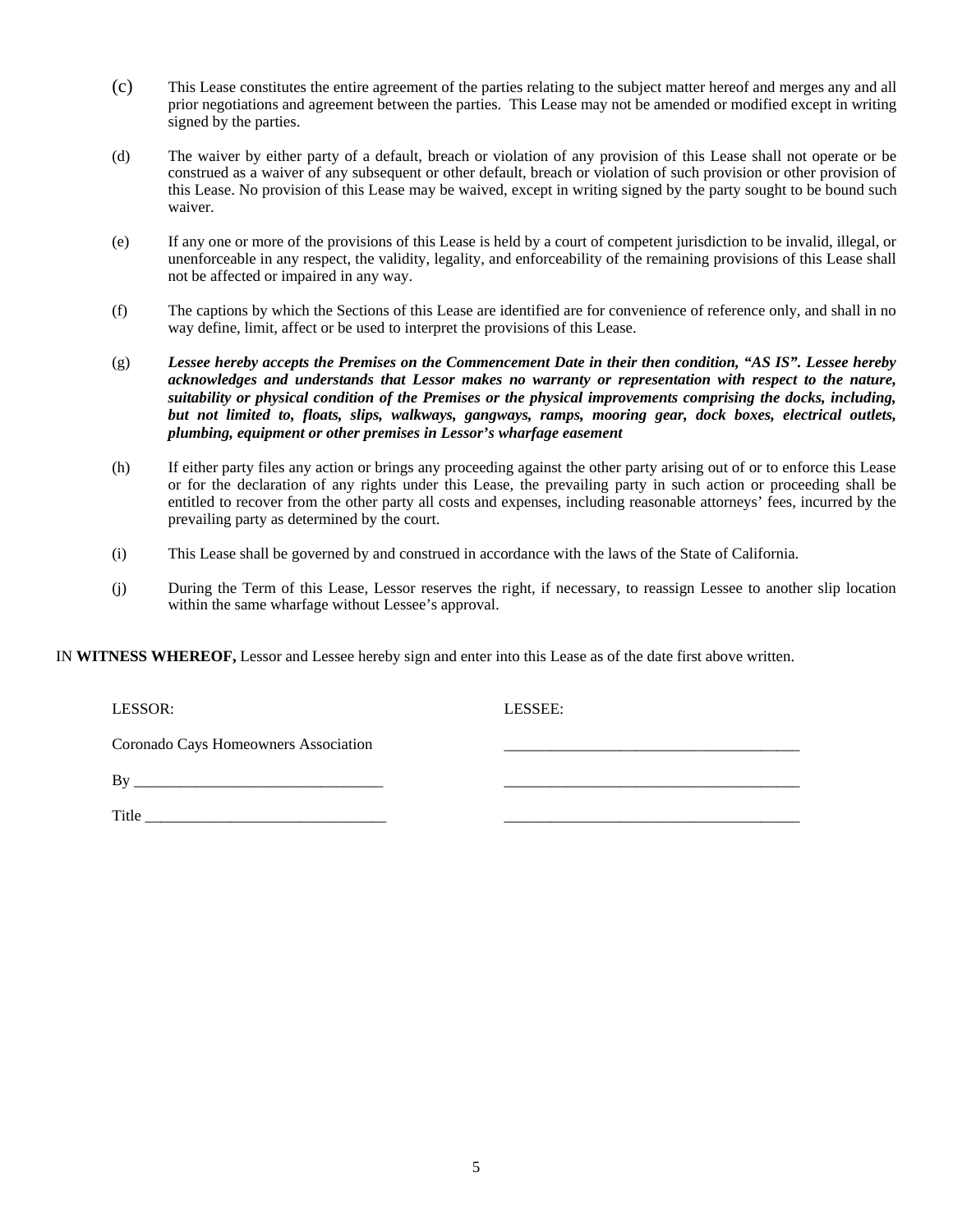## EXHIBIT "A"

#### CORONADO CAYS HOMEOWNERS ASSOCIATION

## JAMAICA VILLAGE DOCKS

#### Rules and Regulations

Boats entering the wharfage immediately come under the jurisdiction of Lessor and shall be berthed only where authorized, ordered and maneuvered as directed.

No person shall throw, discharge, pump or deposit from any boat or float any refuse, oil, spirits, flammable liquid, hazardous material, hazardous waste or polluting matter. All such matter shall be deposited in appropriately marked trash drums. No discharge of effluent into the waters is permitted under State and Federal laws. No fuel shall be transported from or to the docks unless transported in approved containers.

There shall be no laundering or drying of wearing apparel on the deck or rigging of a boat in the wharfage.

 Supplies, materials, accessories or gear of all kinds shall not be stored on the docks except in approved dock boxes. Flammable materials shall not be stored in dock boxes or anywhere within the wharfage. Lessee is permitted to have one set of boat steps, not weighing over 100 pounds, on the docks.

 No major repairs or complete overhauls shall be made on boats moored at the wharfage. This includes, but is not limited to, painting, heavy sanding, and use of paint remover or spray guns. Ordinary maintenance, as determined by Lessor, shall be permitted.

Unnecessary operation of engines in berths is not permitted. Engines may not be operated in gear while boats are secured to the dock. Boats must be berthed "bow in", i.e., with the bow toward the bulkhead and the stern toward the channel. All boats shall be moored in a safe manner, on cleats with strong lines. While not in use, water or power lines shall not cross main walks.

 All boat owners that wish to dock their boats "stern in" must sign an indemnification agreement with the C.C.H.O.A.

The speed limit within the channel adjacent to the wharfage shall be 5 miles per hour or at wake less speed, whichever is slower.

Installation of a hydro hoist that is attached to the fingers shall not be permitted without the prior written consent of Lessor, which shall not be unreasonably withheld. If the unit is approved, an indemnification agreement must be signed with the C.C.H.O.A.

The maximum distance by which any boat (including all projections such as transom platforms, booms, bait tanks, etc.) may extend beyond the end of the slip shall be seven (7) feet. No part of any boat shall extend over the main walkway.

All electrical outlets require a 3-prong 30 amp. twist lock plug (Hubbell or equal) extension cord. In addition, all extension cords shall be of the UL approved weatherproof type of stranded wire. The use of solid wire Romex spliced to stranded wire shall be prohibited.

For safety and security reasons, no dinghy, floats, sabot or other similar boat will be permitted to be stored on the docks. All such boats must be kept on Lessee's boat. The use of another slip at any time, except in an emergency, is not permitted.

Children under twelve (12) years of age are not permitted on docks without the presence and supervision of a parent or other responsible adult. Children under twelve (12) shall wear Coast Guard approved personal floatation devices as soon as practical while on the docks.